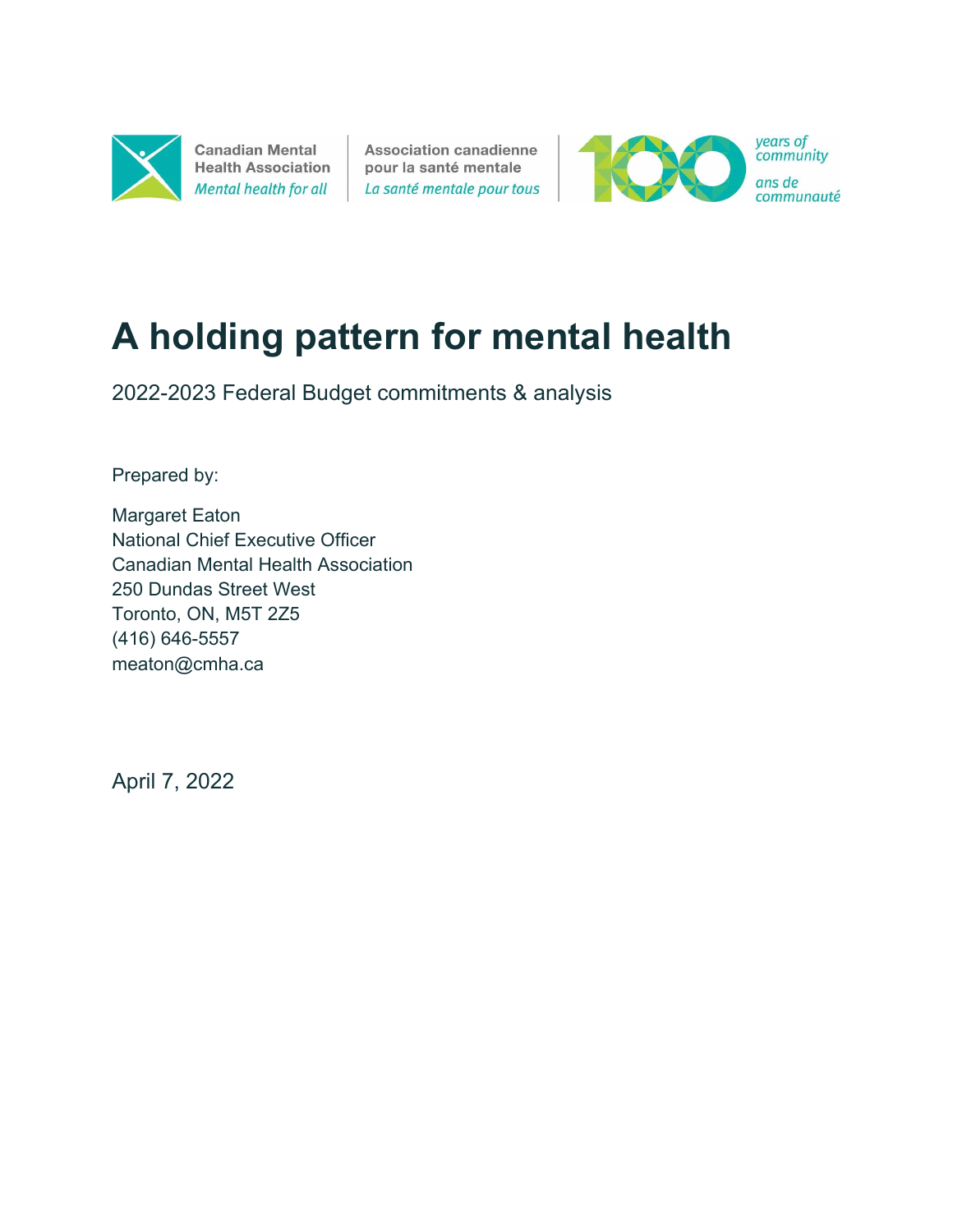# **INTRODUCTION**

On April 7, 2022, the Trudeau government delivered *[Budget 2022: A Plan to Grow Our](https://budget.gc.ca/2022/home-accueil-en.html)  [Economy and Make Life More Affordable](https://budget.gc.ca/2022/home-accueil-en.html)*. The federal government's fiscal year runs from April 1 to March 31. The government's second COVID-19 pandemic budget, this budget is far more restrained in spending and limited in policy scope than the more ambitious care economy planks of Budget 2021, like the Canada-wide Early Learning and Child Care Plan.

Following on the heels of a four-year supply and confidence agreement between the Liberal Party of Canada [and the New Democratic Party,](https://pm.gc.ca/en/news/news-releases/2022/03/22/delivering-canadians-now) Budget 2022 reflects several pillars within the agreement—such as its commitments to dental care. While it welcomes these investments, the Canadian Mental Health Association (CMHA) is disappointed that the Budget fails both to deliver on existing commitments (such as outlining a process to establish a Canada Mental Health Transfer) and to provide meaningful long-term investment measures for mental health programs and services.

Overhauling how mental health services are funded and delivered across Canada is more important than ever, as we continue to grapple with the devastating effects of the pandemic on Canadians' mental health and well-being. In its [Submission to the House](https://cmha.ca/wp-content/uploads/2021/09/CMHA-PBS-2022-FINAL.pdf)  [of Commons Standing Committee on Finance's Pre-Budget 2022 Consultation,](https://cmha.ca/wp-content/uploads/2021/09/CMHA-PBS-2022-FINAL.pdf) CMHA affirmed that the path forward requires a pan-Canadian plan to invest directly in communities—not only to treat Canadians with mental illnesses in their own communities, but also to prevent mental health crises in the first place. This includes recommendations that the federal government:

- Directly invest \$57 million in core community mental health services and programs to ensure that all Canadians have access to the care they need, no matter where they live;
- Increase investments in supportive housing for people with mental illnesses and substance use problems to ensure that they have safe places to live as they recover; and,
- Increase investments in Indigenous-led mental health to advance reconciliation and help Indigenous communities recover.

The supply and confidence agreement will extend until June 2025, giving the government another three budgets to flesh out bigger ticket items in the agreement, as well as take stock of the evolving post-pandemic economic outlook. CMHA will pay particular attention to the commitment in the agreement to make additional ongoing investments in mental health and will continue to meet with all parties in our call for strong federal leadership to fundamentally transform our mental health system.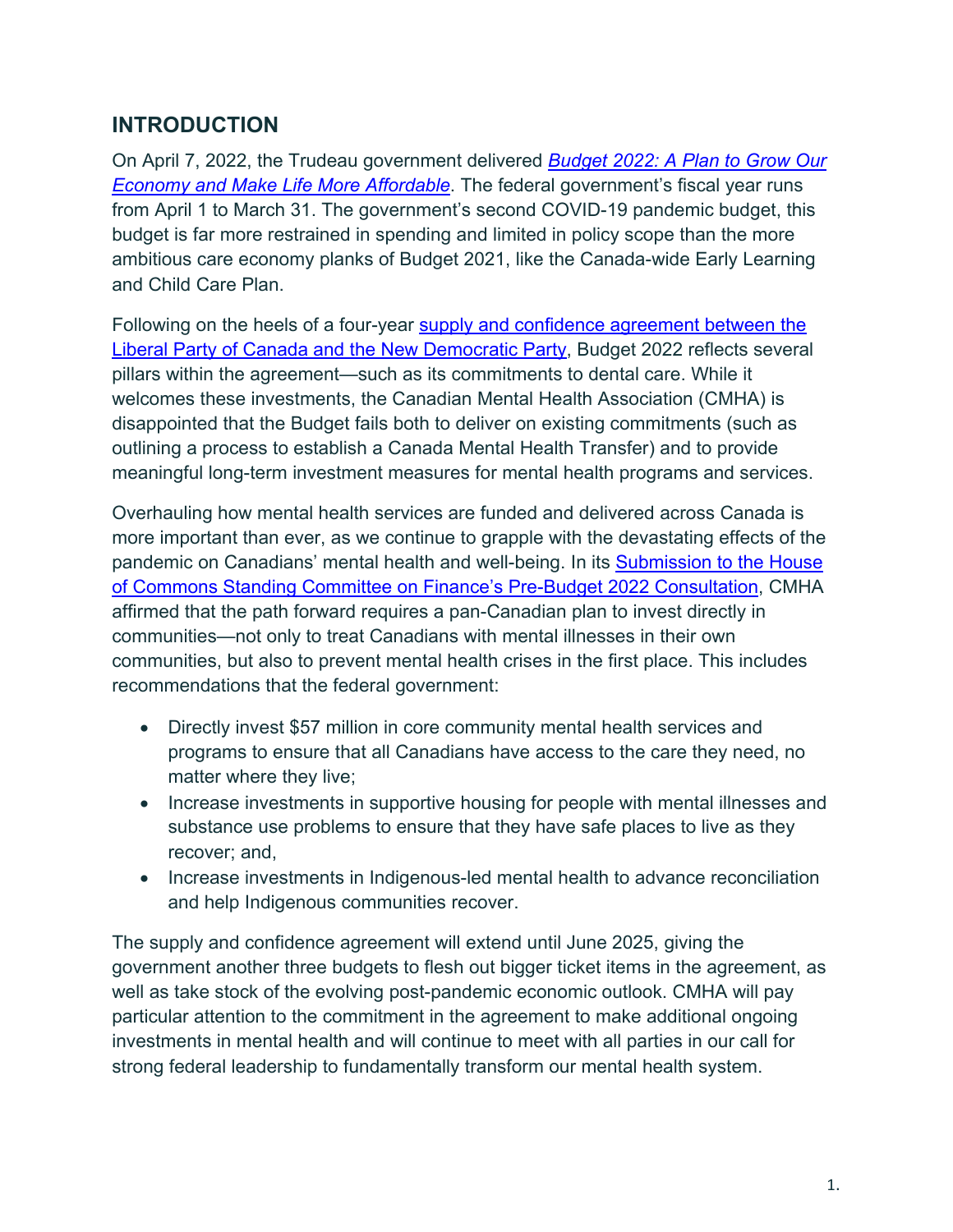## **OVERVIEW OF BUDGET COMMITMENTS**

#### **Expanded mental health supports**

CMHA is pleased to see several expanded mental health supports in the Budget but is concerned that the government is taking a piecemeal, band-aid approach to addressing mental health. While important, these investments will not help address the systemic challenges our mental health system faces.

### **Wellness Together Canada – \$140M over 2 years**

In April 2020, the federal government launched the dedicated virtual mental health portal [Wellness Together Canada](https://www.wellnesstogether.ca/en-CA) with the aim of providing resources and connecting Canadians to peer support workers, social workers, psychologists, and other mental health professionals. Budget 2021 proposed an initial investment of \$62 million for the portal, and Budget 2022 commits an additional \$140 million until March 2024.

While CMHA acknowledges that not all Canadians will benefit from virtual mental health services, it supports the increased access to a range of credible, freely available resources for those seeking help with mental health and mental illnesses. At the same time, we continue to advocate to the federal government for deeper, sustained investments in in-person mental health services, namely direct investments in community mental health and public funding of counseling and psychotherapy.

### **Substance Use and Addictions Program – \$100M over 3 years**

CMHA welcomes the proposed investment in Budget 2022 of \$100 million over three years, starting in 2022-23, for the [Substance Use and Addictions Program](https://www.canada.ca/en/health-canada/services/substance-use/canadian-drugs-substances-strategy/funding/substance-use-addictions-program.html) (SUAP), a proposal-based program with supports delivered to provinces, territories, nongovernmental organizations, and key stakeholders for innovative and evidence-informed projects addressing substance use prevention, harm reduction, and treatment initiatives across Canada.

Since 2021, the government has prioritized SUAP proposals that seek to address the harms associated with opioids and other harmful substances. While the government acknowledges that Canadians are suffering an opioid crisis, SUAP is not a stable source of funding to address the issue in a concerted or sustainable manner. SUAP proposals are one-time funding opportunities with an 'innovation' focus that prioritize new or pilot projects in regions where there may be gaps in available services, like rural, remote, and small-to-medium sized cities.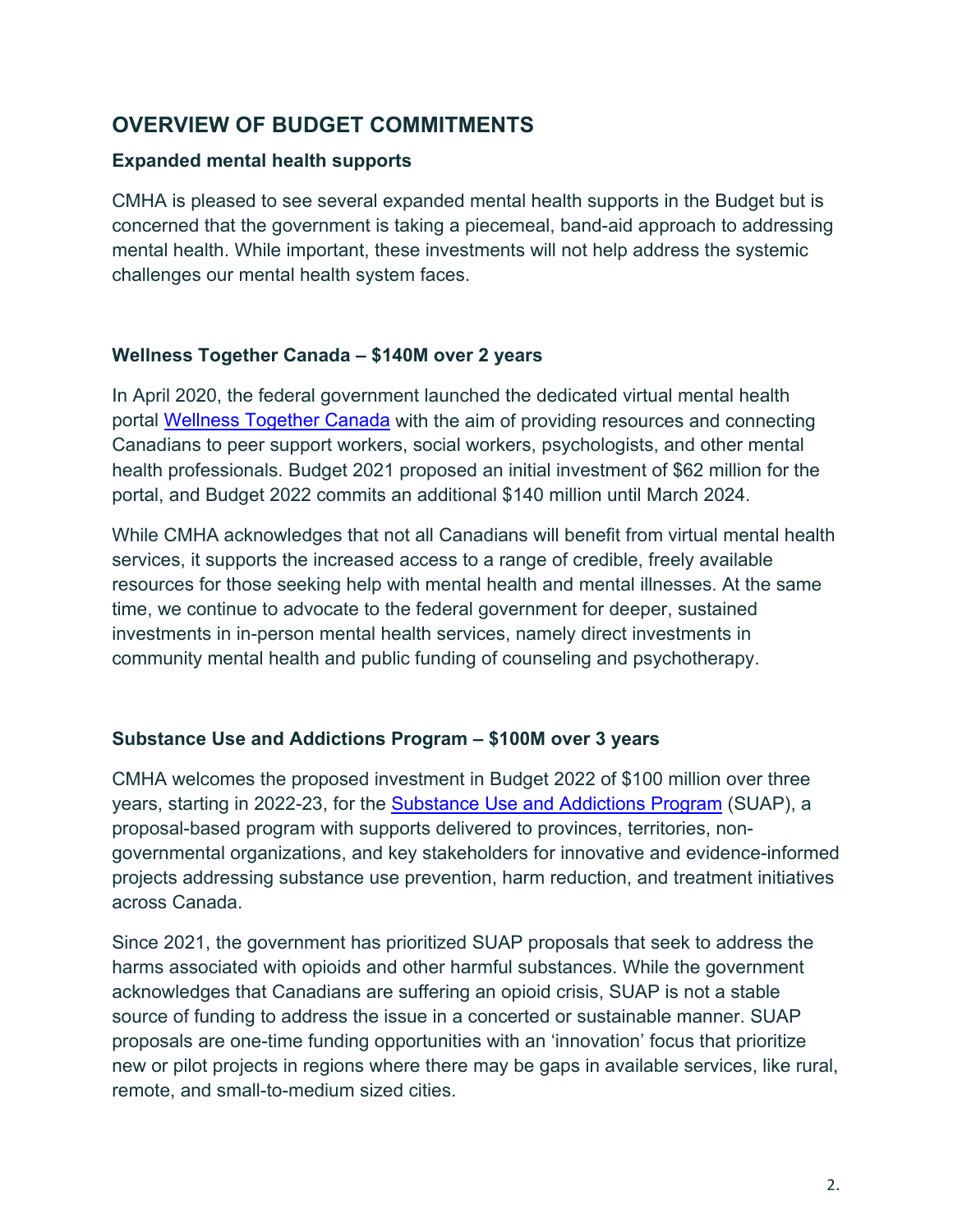The mental healthcare sector, which is already overwhelmed and under-resourced, has noted that the SUAP proposal writing process is onerous such that it dissuades applicants from submitting proposals. CMHA calls for a streamlined SUAP funding process.

Stable, long-term, sustainable and core funding for community mental health and addictions organizations, coupled with legislative change in the areas of drug possession, safe supply and safe consumption is required to meaningfully address substance use and addictions.

## **Indigenous Mental Health and Wellness – \$227.6M over 2 years**

Budget 2021 provided investments of \$597.6 million over three years for the codevelopment with First Nations, Inuit, and Métis peoples of a distinctions-based Mental Health and Wellness Strategy. Budget 2022 proposes to provide \$227.6 million over two years, starting in 2022-23, to maintain Indigenous-led services to improve Indigenous mental wellness. Details are lacking in the Budget document as to whether this money is in addition to the funding announced in Budget 2021 or is a redistribution of that initial announcement. The federal government **launched an engagement process for the** [development of the Strategy](https://www.sac-isc.gc.ca/eng/1611843547229/1611844047055) in January 2021, with options for potential federal legislation.

CMHA remains committed to supporting reconciliation with Indigenous peoples by calling for permanent funding to programs that ensure all Indigenous people in Canada have access to mental health services that are rooted in Indigenous healing practices, land-based healing, and the principle of self-determination.

## **INVESTMENTS IN SOCIAL DETERMINANTS OF HEALTH**

### **Healthcare Supports**

Progress towards a **universal national pharmacare program** was identified as a key priority in the Liberal-NDP agreement. While there are few details, Budget 2022 upholds that joint policy priority and commits to passing legislation by the end of 2023, and then tasking the Canadian Drug Agency to develop a national formulary of essential medicines and bulk purchasing plan.

Launching **a new dental care program for low-income Canadians** by 2025 was another key priority plank in the Liberal-NDP agreement, with Budget 2022 proposing \$5.3 billion over five years, starting in 2022—and \$1.7 billion ongoing—to provide dental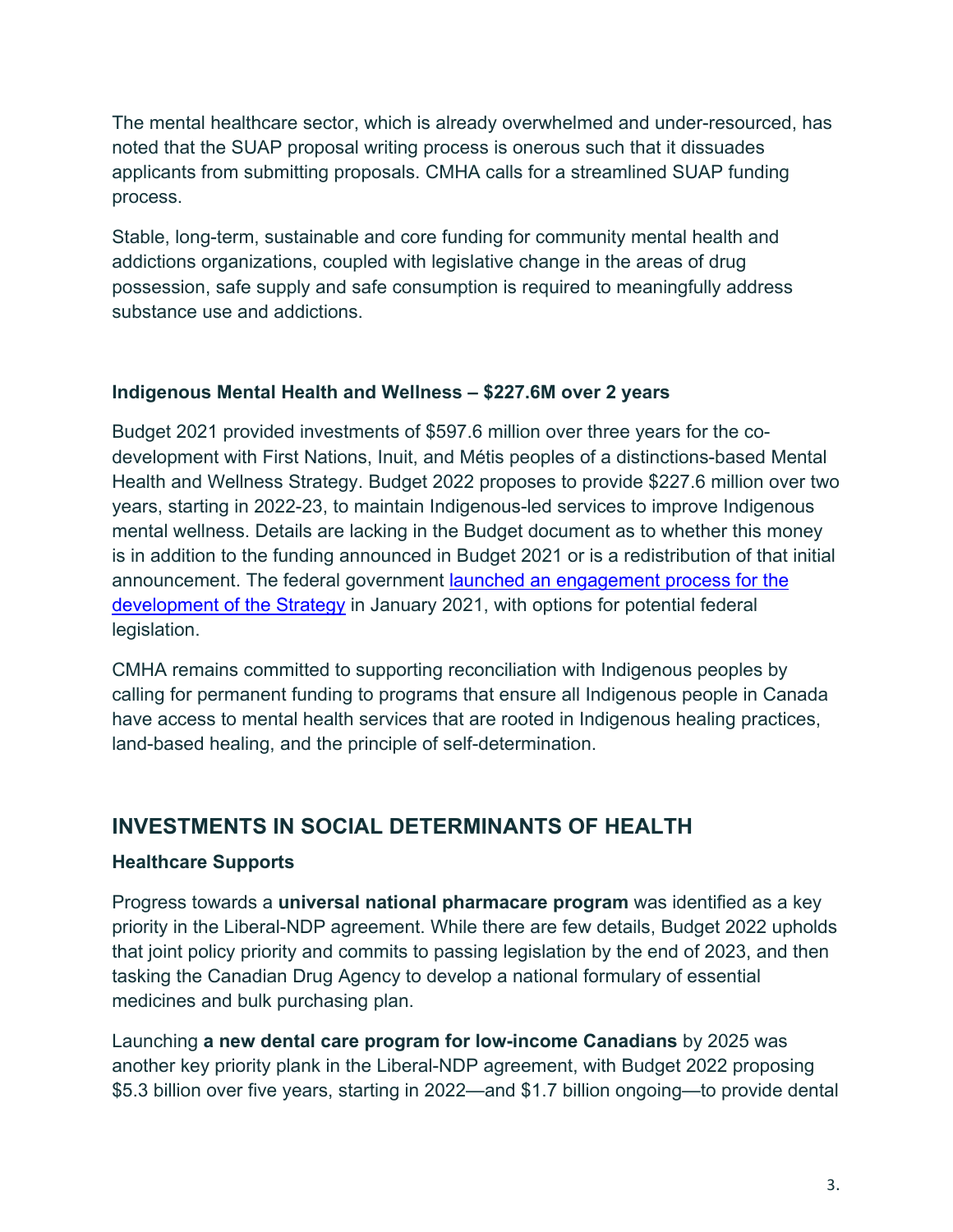care for under 12 year olds in 2022, and expanding in 2023 to under 18 year olds, seniors, and persons living with a disability. The program would be restricted to families with an income of less than \$90,000 annually, with no co-pays for those with an annual income under \$70,000.

A truly universal health care system is one that includes comprehensive and fully funded pharmacare, dental care, and mental health and addictions policies and programs. The government has signaled its intent to work collaboratively with other political parties to deliver on pharmacare and dental care—which are positive steps. CMHA is looking for similar federal leadership on mental health care as we continue to advocate with the federal decision makers for universal mental health care.

### **Homelessness and Community Housing**

Budget 2022 focuses heavily on housing and includes several proposals to address homelessness and expand investments in non-market, community housing. Overall, however, CMHA is concerned that these proposed investments lack specificity, and, more gravely, that funding for transitional and supportive housing for people with mental illnesses and substance use problems was largely overlooked.

\$62.2 million over three years is set aside to launch **a new Veteran Homelessness Program** to provide, in partnership with community organizations, services and rent supplements to veterans experiencing homelessness. In addition, there is \$562.2 million over two years—doubling annual funding—for the community-based **Reaching Home program**, which aims to prevent and reduce homelessness through direct support and funding to communities for services like transitional and supportive housing, mental health and counselling, and addictions support services.

These investments are intended to provide long-term funding to address homelessness and are aligned with CMHA's position on Housing First principles. However, given the immediate and urgent needs of those at risk of and experiencing homelessness, we remain concerned that funding for these programs is bookmarked to 2024-25. CMHA will engage the federal government to expedite clearly detailed roll-out plans.

CMHA also has some concerns with the government's proposed \$475 million to provide **a one-time \$500 payment to those facing housing affordability challenges** that builds on the Canada Housing Benefit. The government did not provide further details, though it notes that the funding will be delivered by April 2023. A one-time cash payment fails to address structural housing issues, particularly for those facing multiple and intersecting forms of inequality and discrimination. CMHA is also concerned that this payment may have an adverse effect on other benefits and programs (like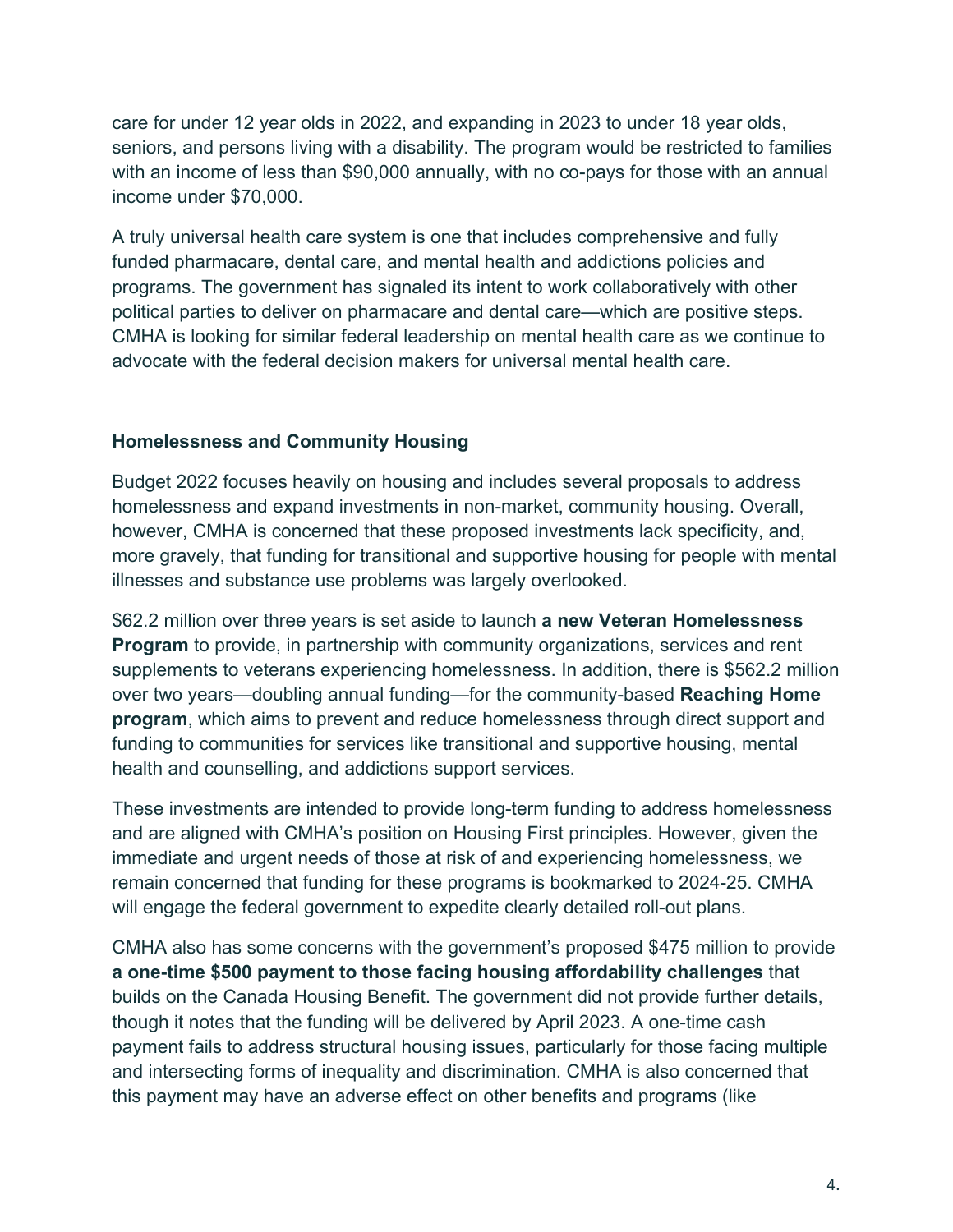provincial and territorial disability support programs) for people with mental health problems or mental illnesses, including the potential to put existing benefits at risk through clawbacks or future payment reductions.

In terms of positive policy proposals, CMHA was very pleased that long-time advocacy for **the creation of an Urban, Rural, and Northern Indigenous Housing Strategy** was included in Budget 2022. However, with an investment of \$300 million over five years, starting in 2022-23, this funding level will fall significantly short in addressing the affordability gap of \$636 million per year between what those urban, rural, and Northern Indigenous households in housing need can afford to pay, and what they would have to pay for suitable and adequate housing.<sup>[1](#page-5-0)</sup> As no other details were provided and funding for the Strategy was lumped together with other proposed investments in Indigenous housing, CMHA is unable to determine funding levels per fiscal year and notes that most funding in this block is bookmarked for 2025-2028, at which point there may be a government with different policy priorities.

CMHA is pleased that an additional \$1.5 billion over two years, starting in 2022, will go to extend the Rapid Housing Initiative. This program aims to support **the creation of new permanent affordable housing units** by covering the construction of new rental housing units, the acquisition of land, and the conversion of existing buildings to affordable housing. The new funding looks to create at least 6,000 new units, with at least 25 per cent of that funding intended for women. Since its launch in the 2020 Budget, the Rapid Housing Initiative has created over 10,000 new units, exceeding expectations, and is generally well-received by housing stakeholders. CMHA would like to see the Initiative made permanent and include funding for operational and service supports to ensure vulnerable populations can remain housed, as well as the establishment of an earmark for urban, rural and northern Indigenous housing.

### **Disability Supports**

Persons with disabilities experience disproportionately high levels of poverty compared to the general population. Budget 2022 notes that employment rates for persons with disabilities in Canada are 21% less than those without disabilities. The budget proposes \$272.6 million over five years, starting in 2022-23, to support the implementation of **an employment strategy for persons with disabilities through the [Opportunities](https://www.canada.ca/en/employment-social-development/services/funding/disability-opportunity-regional.html)  [Fund](https://www.canada.ca/en/employment-social-development/services/funding/disability-opportunity-regional.html)**. This program supports services like job search supports, pre-employability services, wage subsidies, work placements, and employer awareness initiatives to encourage employers to hire persons with disabilities. Within this investment, \$20

<span id="page-5-0"></span><sup>1</sup> Parliamentary Budget Officer[. Urban, Rural, and Northern Indigenous Housing.](https://www.pbo-dpb.gc.ca/en/blog/news/RP-2021-039-C--urban-rural-northern-indigenous-housing--logement-autochtones-vivant-en-milieu-urbain-rural-nordique) 2021.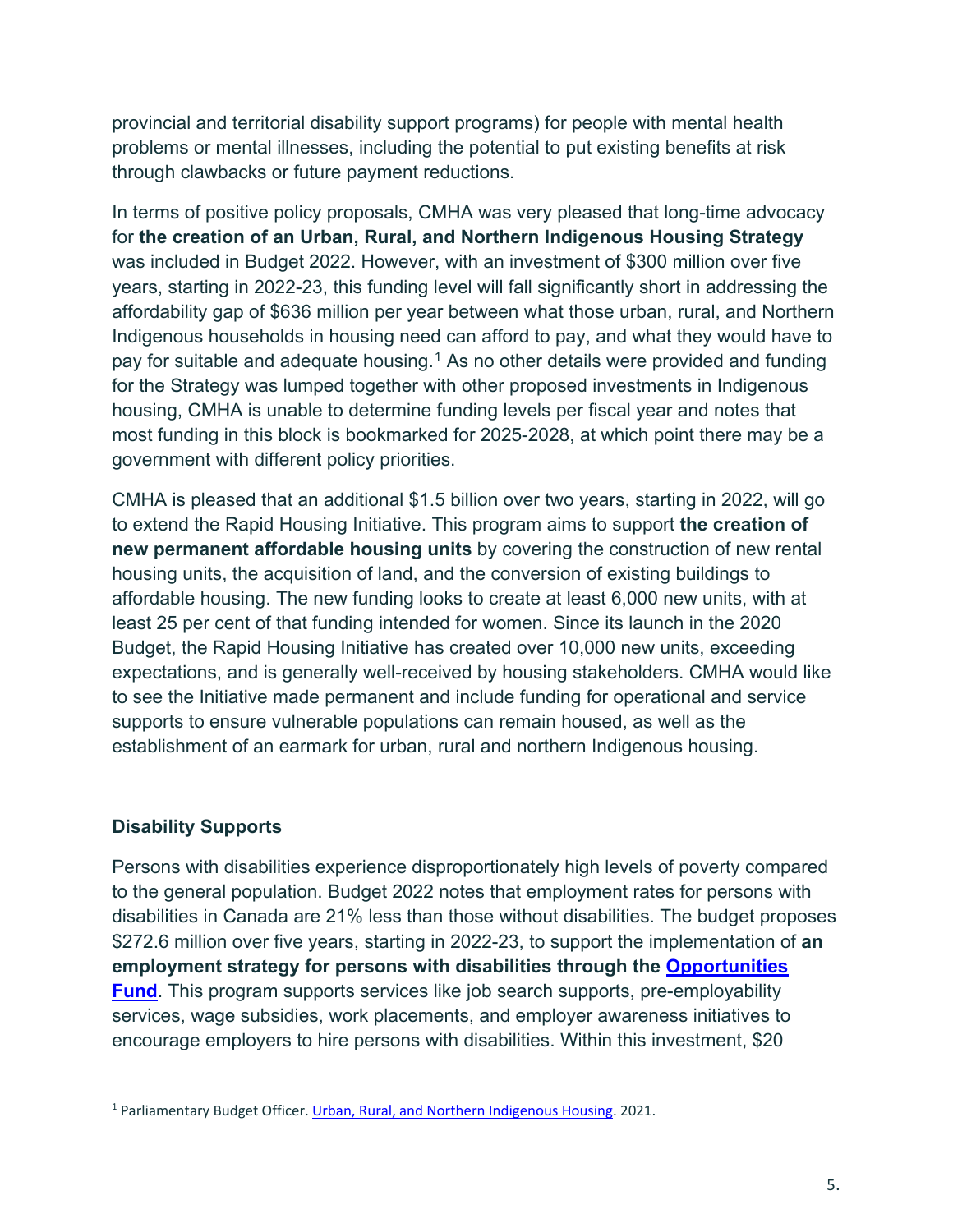million will be allocated to the Ready, Willing and Able program to help persons with Autism Spectrum Disorder or intellectual disabilities find employment.

CMHA is encouraged to see the government addressing barriers and challenges to full labour participation for persons with disabilities, including people living with a mental illness, and the desire to create a more inclusive and accessible labour workforce. CMHA was disappointed, however, that the Budget did not include a renewed commitment to reducing poverty and supporting the financial security of persons with disabilities through a Canada disability benefit for low-income Canadians with disabilities. Legislation on the disability benefit was introduced in Parliament in 2021 but died on the order paper when the election was called. CMHA looks forward to the retabling of this legislation.

## **Legal Aid Access**

CMHA is pleased that Budget 2022 acknowledges the inequities in access to legal aid supports for certain marginalized groups, including those with mental health issues who go before criminal courts. A proposed \$60 million in 2023-24 will increase the federal contribution to criminal legal aid services. As details are not provided in the Budget, CMHA will continue to monitor whether the unique service needs of people with mental health issues will be recognized and the capacity of legal aid workers to better serve clients strengthened.

## **NEXT STEPS**

Budget 2022 included some positive commitments towards the social determinants of health, including extended funding for substance use and addictions and affordable housing programs, as well as the acknowledgement of an urban, rural, and northern Indigenous housing strategy. However, CMHA is disappointed that this budget does not include critically needed investments in community mental health, dedicated funding for supportive and transitional housing for people living with a mental illness, support for the mental health and substance use workforce serving Indigenous communities and a clear path towards the creation of a Canada Mental Health Transfer.

CMHA has appeared before the House of Commons Standing Committee on Health to discuss the strain the pandemic has put on Canadians' mental health and the role community organizations like CMHAs play in delivering frontline mental healthcare services and supports.